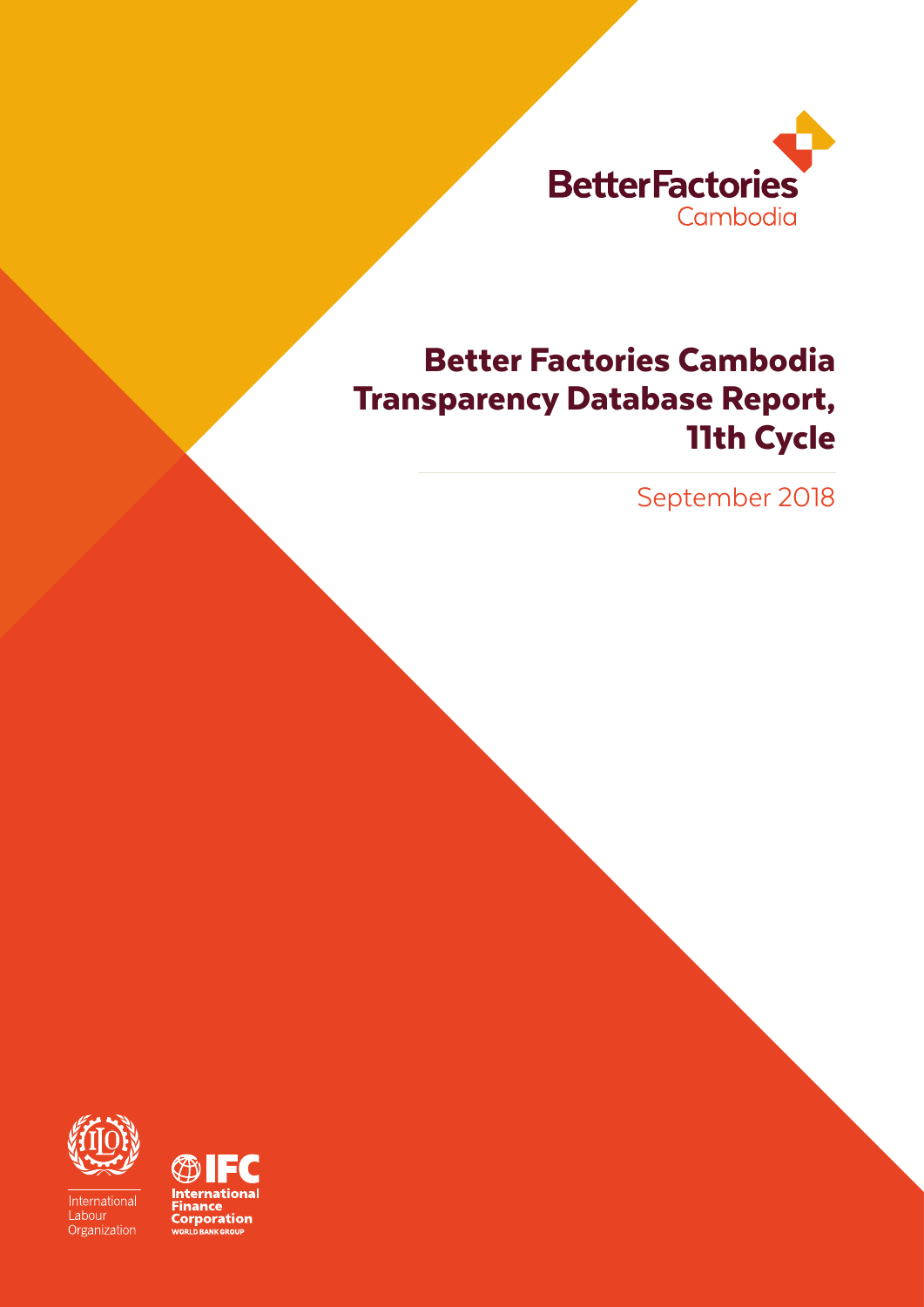#### ILO CATALOGUING IN PUBLICATION DATA

Better Factories Cambodia: Transparency Database Report / International Labour Office; International Finance Corporation. - Geneva: ILO, 2018

1 v.

#### ISSN 2227-958X (web pdf)

International Labour Office; International Finance Corporation

clothing industry / textile industry / working conditions / workers' rights / labour legislation / ILO Convention / international labour standards / comment / application / Cambodia

08.09.3

Copyright © International Labour Organization (ILO) and International Finance Corporation (IFC) (2018)

#### First published (2018)

Publications of the ILO enjoy copyright under Protocol 2 of the Universal Copyright Convention. Nevertheless, short excerpts from them may be reproduced without authorization, on condition that the source is indicated. For rights of reproduction or translation, application should be made to the ILO, acting on behalf of both organisations: ILO Publications (Rights and Permissions), International Labour Office, CH-1211 Geneva 22, Switzerland, or by email: pubdroit@ilo.org. The IFC and ILO welcome such applications.

Libraries, institutions and other users registered with reproduction rights organisations may make copies in accordance with the licenses issued to them for this purpose. Visit www.ifrro.org to find the reproduction rights organization in your country.

 The designations employed in this, which are in conformity with United Nations practice, and the presentation of material therein do not imply the expression of any opinion whatsoever on the part of the IFC or ILO concerning the legal status of any country, area or territory or of its authorities, or concerning the delimitation of its frontiers.

The responsibility for opinions expressed in signed articles, studies and other contributions rests solely with their authors, and publication does not constitute an endorsement by the IFC or ILO of the opinions expressed in them.

Reference to names of firms and commercial products and processes does not imply their endorsement by the IFC or ILO, and any failure to mention a particular firm, commercial product or process is not a sign of disapproval.

ILO publications can be obtained through major booksellers or ILO local offices in many countries, or direct from ILO Publications, International Labour Office, CH-1211 Geneva 22, Switzerland. Catalogues or lists of new publications are available free of charge from the above address, or by email: pubvente@ilo.org

Visit our website: www.ilo.org/publns

Copyright © International Labour Organization (ILO) and International Finance Corporation (IFC) (2017)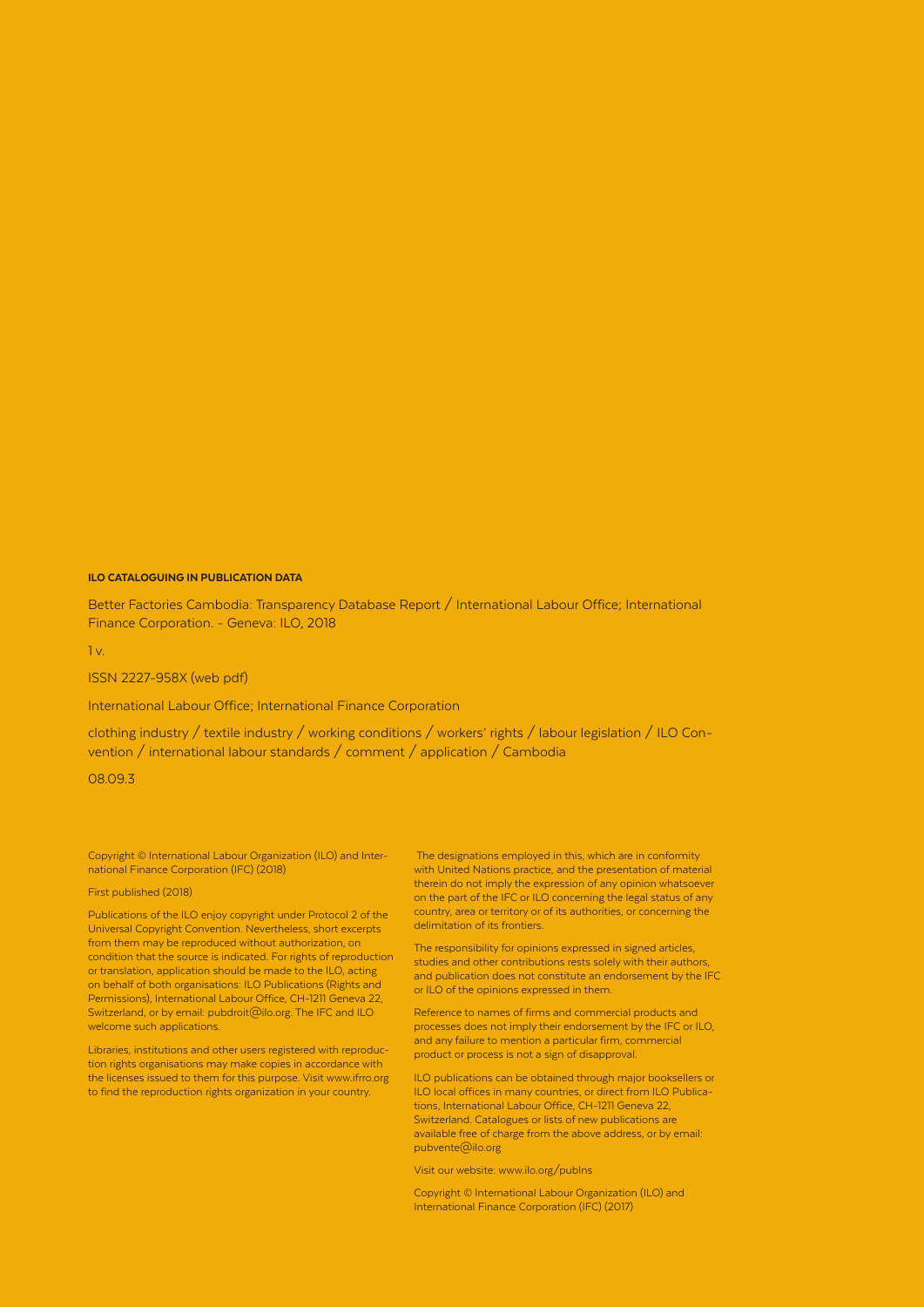Better Factories Cambodia (BFC)'s public reporting initiative discloses factory compliance on key legal requirements. This report summarises the following: Critical Issues, Low Compliance Factories and Strike information. BFC has been reporting on these issues and releasing the information publicly since 2014. With the release of cycle 11, the Transparency Database has accumulated information gathered from 1,580 assessment reports covering 579 garment factories that possess an export license in Cambodia since 2014. Out of the 579 different factories, 114 factories have since closed, leaving 465 registered, in operation and with BFC. There is a prerequisite to be in the transparency portal. If a factory has had two assessments (conducted annually), then will be subject to the database. As such, 42 factories that are in BFC's assessment programme are not yet in the database.

**Disclaimer:** When comparing data from one cycle to the next, it is important to note that the data sets are different for each cycle. Over time, BFC measures the same 21 critical issues, acknowledging that the pool of assessed factories in each cycle can be different. This is due to due to two factors:

- As the cycle is reported biannually, the data includes factories that are assessed in that time period;
- Some factories close after the assessment date, but before the release of the transparency report and are included.

As for the BFC assessment methodology, in some occasions, no (or insufficient) evidence is found of non-compliance on specific labour issues that we profile; these might be issues that are difficult to identify and confirm (such as freedom of association and sexual harassment); therefore, non-compliance in these issues could be under-reported.

# Types of public disclosure

- Critical Issues: BFC measures all factories with two or more assessments against 21 critical issues.
- **Low Compliance:** Factories with three or more BFC assessments are measured against 52 legal requirements. Factories with the lowest compliance levels - those falling two standard deviations below the mean for compliance - are subject for this second level of public disclosure.
- **Union Compliance:** BFC findings regarding union compliance with strike requirements are published.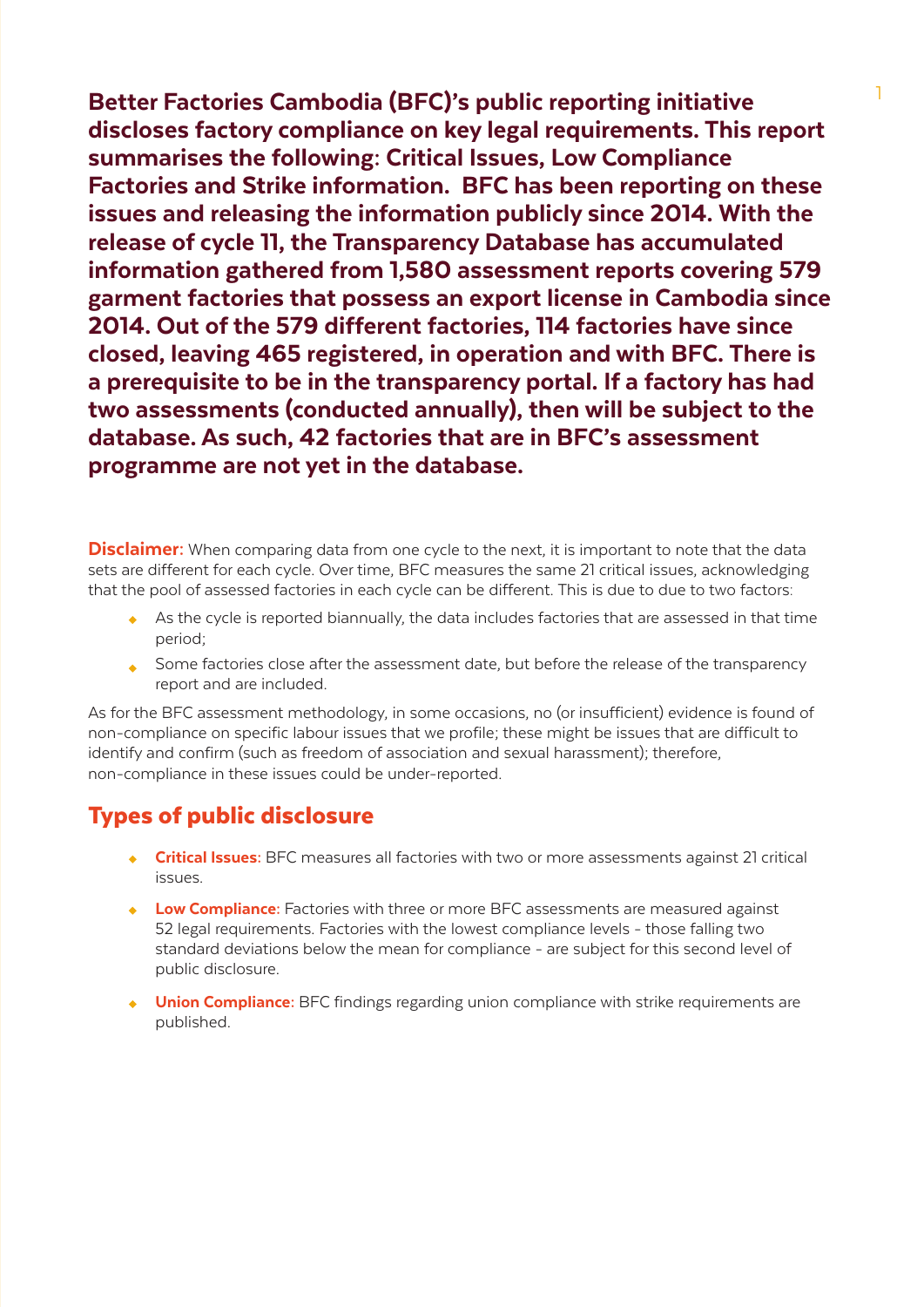## Critical Issues

Twenty-one Critical Issues have been selected to reflect the essential rights of every worker. These were selected by BFC and Better Work Global in consultation with the Royal Government of Cambodia, Garment Manufacturers Association in Cambodia, unions and international brands. They are categorized mainly from the Compliance Assessment Tool's Fundamental Rights cluster of compliance points, along with Occupational Safety and Health; Compensation; and Contracts and Human Resources clusters.

In this reporting period (11th cycle), new assessment information on critical issues of 202 factories, assessed between 3 November 2017 and 2 May 2018, have been added to the Transparency database. Twenty-four of these factories are publicly reported on the database for the first time.

#### Graph 1: 11th Cycle - Number of factories in compliance by number of Critical Issues



In the graph above, the concentration of "most compliant numbers of factories" sees 91.5% of factories in compliance on the 18-21 critical issues, leaving a minority of factories with higher non-compliance on critical Issues.

### Graph 2: 11th Cycle Factories in Full Compliance with Critical Issues (Pre- and Post-Transparency)



Pre-Transparency Post-Transparency

When we compare the data before and after being eligible for the Transparency database on critical issues (factories with two or more BFC assessments) for these 202 factories, it shows that the number of factories in full compliance with 21 Critical Issues increased from 67 factories  $(33%)$  to 88 factories  $(44%)$  in the current cycle<sup>1</sup>. This is a 31% increase in the number of factories in full compliance with critical issues since these individual factories were eligible for transparent reporting.

### Graph 3: 11th Cycle - Number of Critical Issues violations (Pre- and Post-Transparency)



Pre-Transparency

Post-Transparency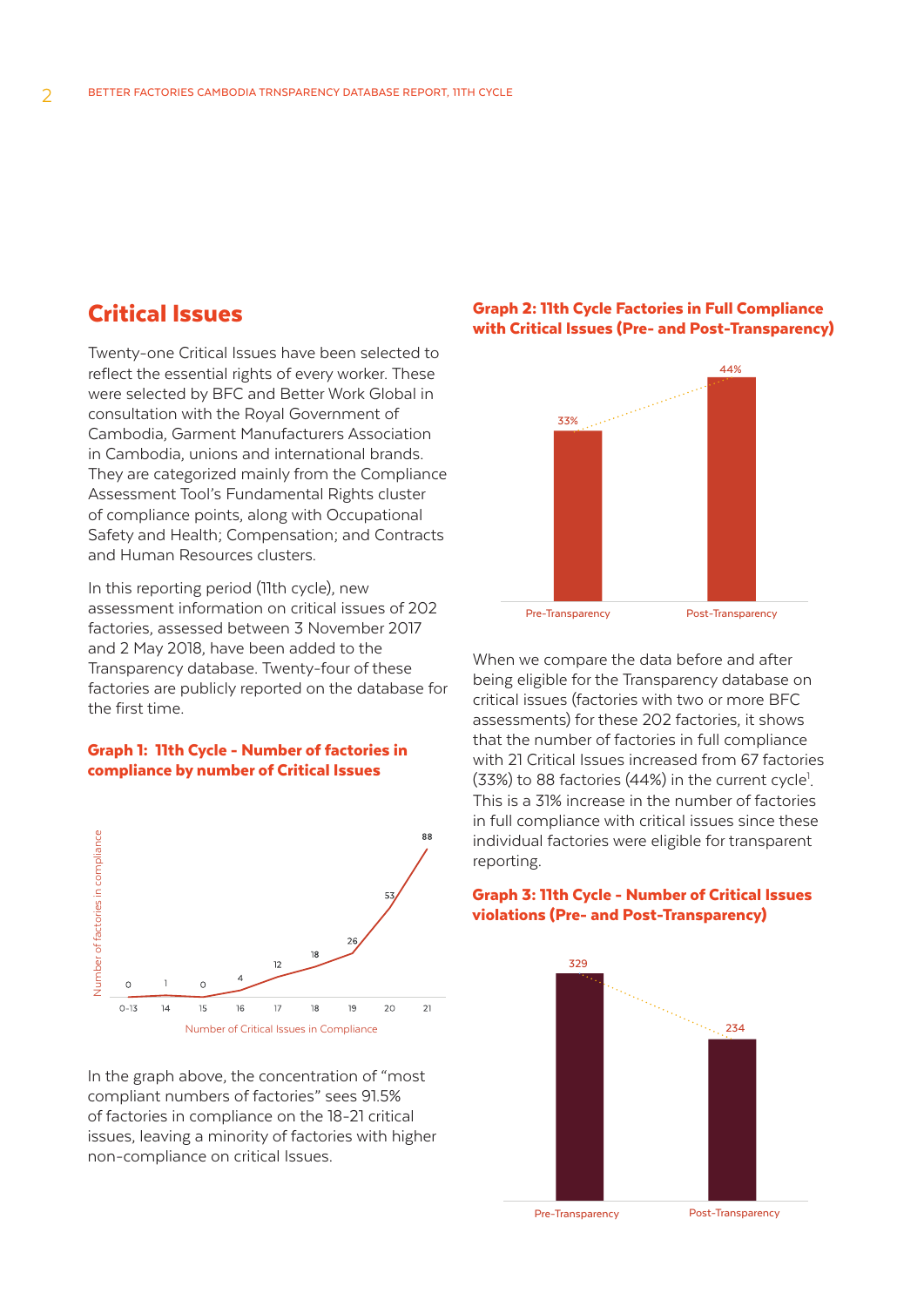In total, there were 234 instances of non-compliance on critical issues in cycle 11 compared to 329 prior to going onto the transparency portal. One hundred and fourteen (56%) factories had one or more instances of non-compliance on critical issues.

#### Graph 4: Transparency data on all active factories in compliance with Critical Issues



When we compare the data before and after transparency for all active 465 factories we see the number of factories in full compliance with the 21 critical issues increasing from 147 (32%) prior to going onto the transparency portal to 190 (41%) in the current cycle. This is a 29% increase in the number of factories infull compliance.



Two hundred and seventy-five (59%) factories had one or more issues (in total 631 individual non-compliance violations on critical issues), which is a decrease of 22% since the start of the factory being eligible for the transparency portal.

The following 3 tables provide an overview of critical issues with positive changes (Table 1), critical issues that have actually decreased levels of compliance (Table 2) and a total overview of NC levels for this reporting period on all critical issues (Table 3). We can conclude that, although important improvements are being made as reflected in Table 1, other issues still need attention, see Table 2.

#### Table 1: Positive changes in critical issues compliance levels following the introduction of Transparency

| <b>Public Reporting Critical Issue</b>                 | % Change in Compliance |
|--------------------------------------------------------|------------------------|
| Regular emergency evacuation drills (every 6 months)   | 18%                    |
| Emergency exit doors are unlocked during working hours | 8%                     |
| No discrimination against workers                      | 5%                     |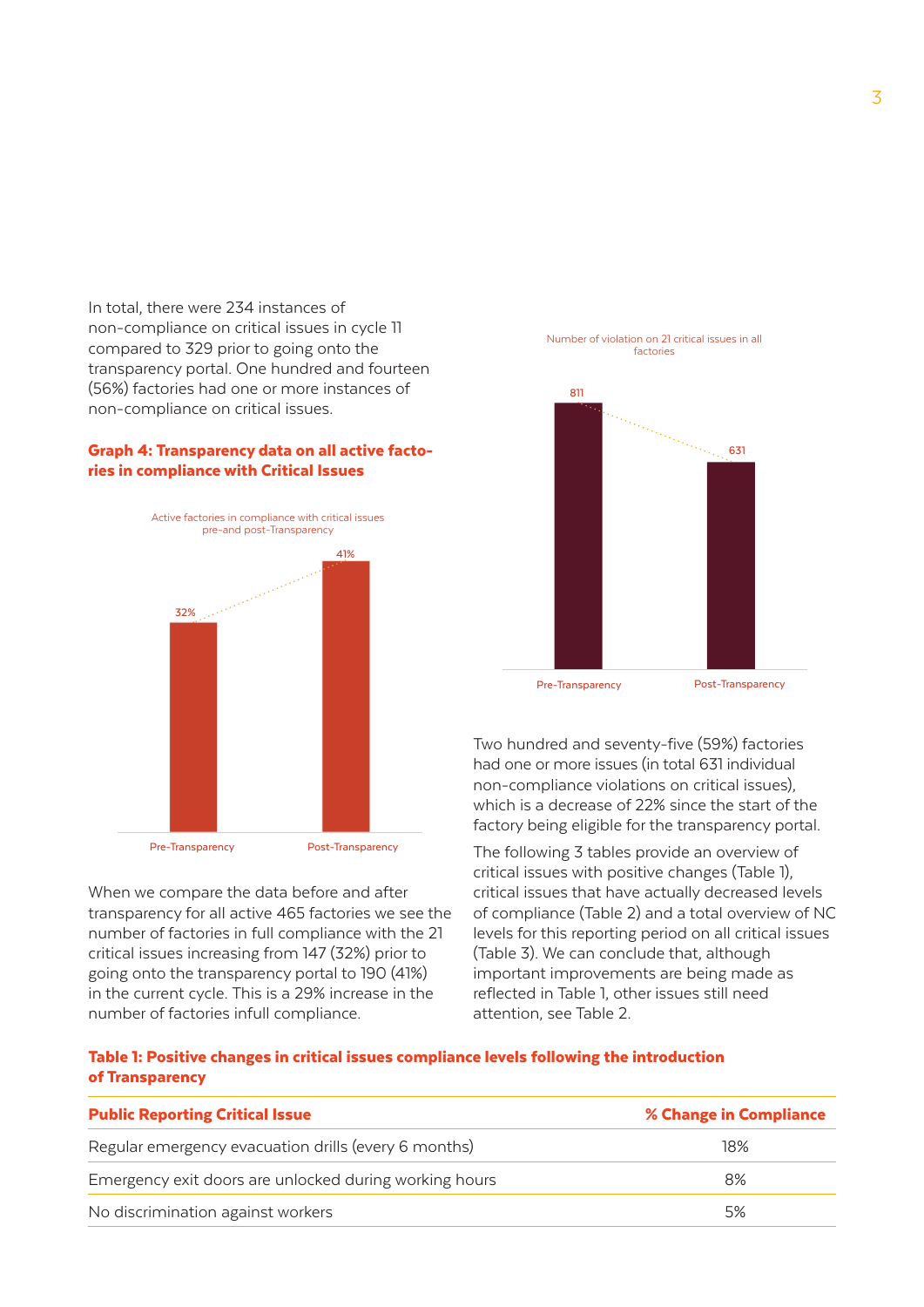| Correctly paid overtime wages                               | 5% |
|-------------------------------------------------------------|----|
|                                                             |    |
| Unremediated child labour                                   | 5% |
| Bonuses, allowances, leaves count entire employment period  | 5% |
| No discrimination against workers based on union membership | 2% |
| No dismissal of pregnant workers                            | 1% |

### Table 2: Negative changes in critical issues compliance levels following the introduction of Transparency

| <b>Public Reporting Critical Issue</b>                         | % Change in Compliance |
|----------------------------------------------------------------|------------------------|
| Water for drinking is clean and sufficient                     | $-7\%$                 |
| Dangerous machine parts have safety guards (not needle guards) | -6%                    |
| Workers can join and form unions freely                        | -5%                    |
| No control of union by employer                                | -3%                    |
| No management interference with union                          | $-3\%$                 |
| Workers are free not to join a union                           | $-2%$                  |

### Table 3: Compliance on 21 individual Critical Issues points in cycle 11

| <b>Critical Issues</b>                                      | Number of<br><b>Non-compliant compliant</b><br><b>factories</b> | $% Non-$ |
|-------------------------------------------------------------|-----------------------------------------------------------------|----------|
| Unremediated child labour                                   | O                                                               | 0.0%     |
| No forced labour                                            | O                                                               | 0.0%     |
| No discrimination against workers                           | 20                                                              | 9.9%     |
| No dismissal of pregnant workers                            |                                                                 | 0.5%     |
| No dismissal of workers during maternity leave              |                                                                 | 0.5%     |
| No sexual harassment                                        | O                                                               | 0.0%     |
| Equal pay for men and women                                 | O                                                               | 0.0%     |
| No discrimination against workers based on union membership | $\overline{2}$                                                  | 9.9%     |
| Workers can freely join and form unions                     | 9                                                               | 4.5%     |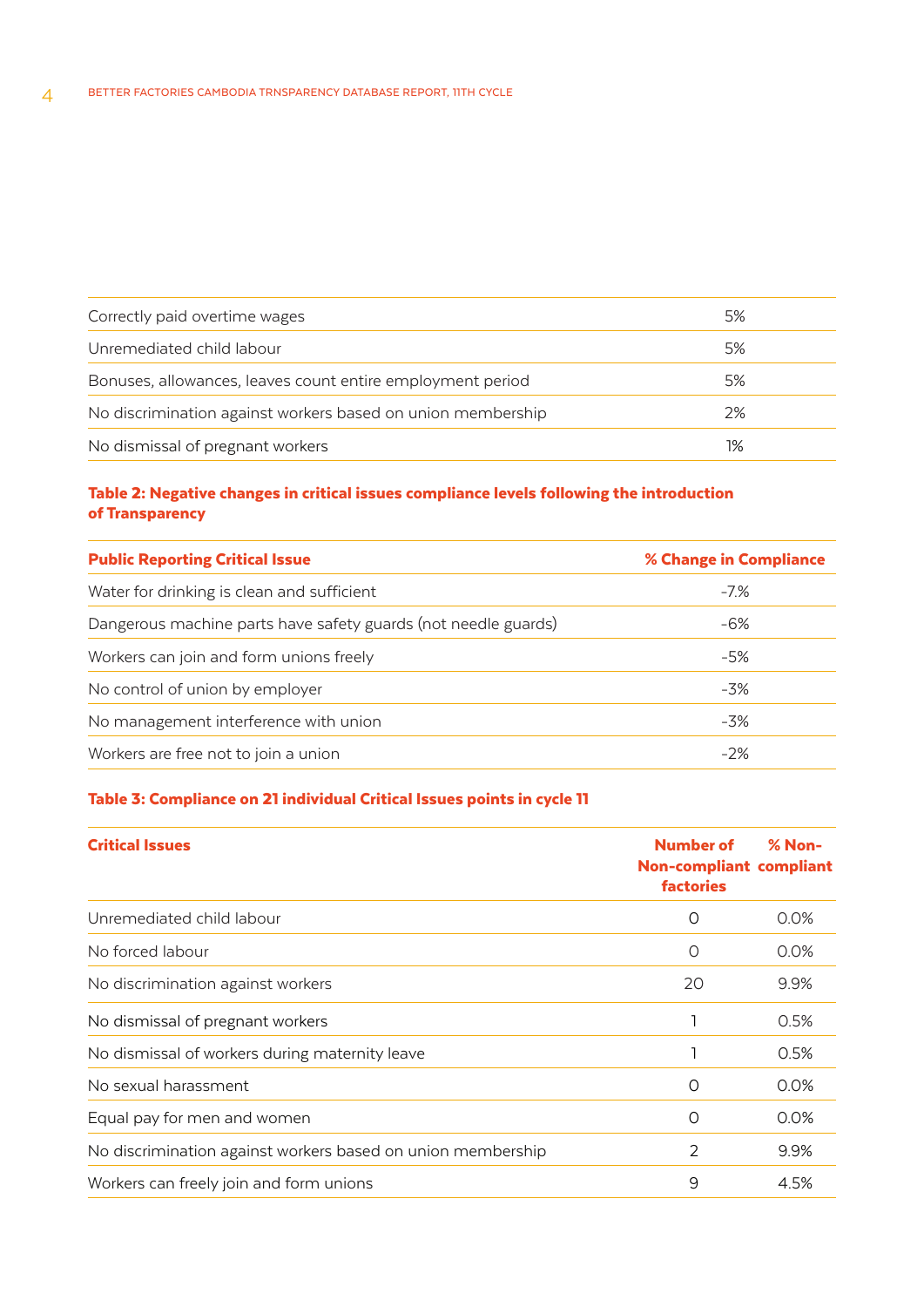| No control of union by employer                                | 19             | 9.4%  |
|----------------------------------------------------------------|----------------|-------|
| Job is not dependent on union membership                       | O              | 0.0%  |
| No management interference with union                          | 12             | 5.9%  |
| Workers are free not to join a union                           | 10             | 5.0%  |
| Regular emergency evacuation drills (every 6 months)           | 35             | 17.3% |
| Emergency exit doors are unlocked during working hours         | 23             | 11.4% |
| Emergency exit doors are sufficient                            | $\overline{4}$ | 2.0%  |
| Dangerous machine parts have safety guards (not needle guards) | 39             | 9.3%  |
| Water for drinking is clean and sufficient                     | 20             | 9.9%  |
| Correctly paid minimum wages                                   | 11             | 5.4%  |
| Correctly paid overtime wages                                  | 10             | 5.0%  |
| Bonuses, allowances, leaves count entire employment period     | 18             | 8.9%  |

# Low Compliance Factories

Factories with three or more BFC assessments are measured against 52 legal requirements. Factories with the lowest compliance levels fall in the Low Compliance category. Those falling two standard deviations below the mean for compliance are eligible for this second level of public disclosure.

In this cycle, two Low Compliance factories have been added to the list. The graph below shows

the low compliance active factories as a percentage of all the active factories included in the transparency list. The latest data shows that the percentage of low compliance factories decreased to 2.04%, representing a total of ten factories. During the period, three meetings with Government representatives were held with factories that were newly added to the low compliance list to discuss the issues and possible solutions.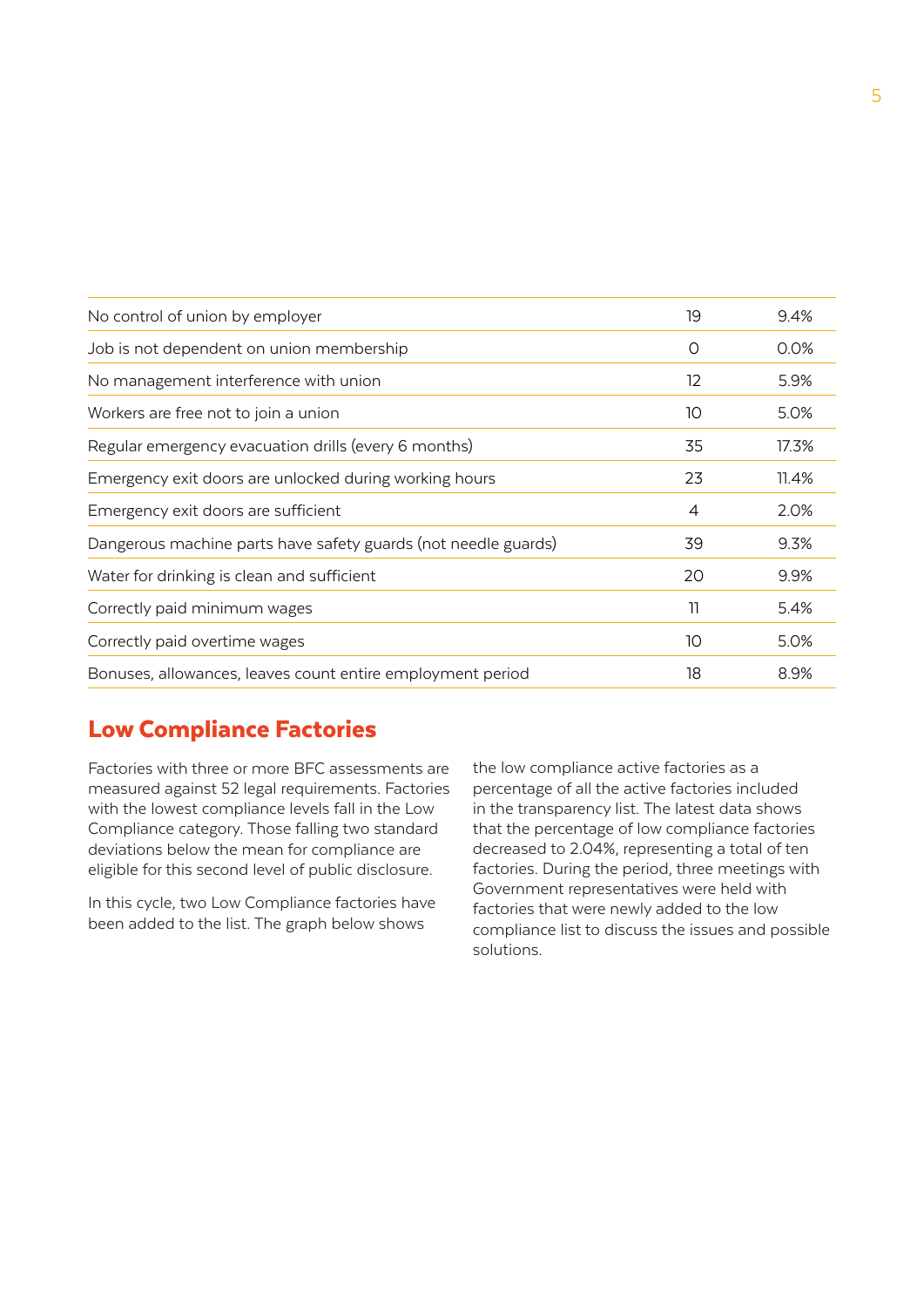



### Union Compliance - Strike Information

Union and worker representatives' compliance with legal requirements for strikes is also disclosed under the Transparency initiative. A total of 217 strikes are reported on the database since the reintroduction of the transparency reporting in 2013. During the 11th cycle, 9 strikes were reported in factory assessment reports and added into the database. All strikes that took place during the 11th cycle in factories failed to meet at least one of the legal requirements. There are five distinct legal requirements which must be in compliance for a strike to be legal. Those criteria are:

- There were attempts by relevant parties to settle the dispute using other peaceful methods first;
- The strike was for reasons permitted by law;
- The strike was approved by secret ballot;
- Seven days prior notice to the Ministry of Labour and Vocational Training (MoLVT) was provided. Seven days prior notice was provided to management, and;

89% of the strikes were called for reasons permitted by law and 11% attempted to settle dispute using other peaceful methods first. Howeer, none of the strikes met with the other legal requirements such as trying to use peaceful methods, organizing secret ballots among the union members, providing a seven-day notice to factory management, and notifying the Ministry of Labour before they took place.

For detailed information about low compliance factories, the requirements for a legal strike and the 52 compliance points covered in the BFC's assessment reports, please see the information sheet by clicking on this link: **[Factsheet](http://betterfactories.org/transparency/en/pages/view/18)** 

#### End Note

1. This is an average percentage of the compliance of all individual factories in this cycle.